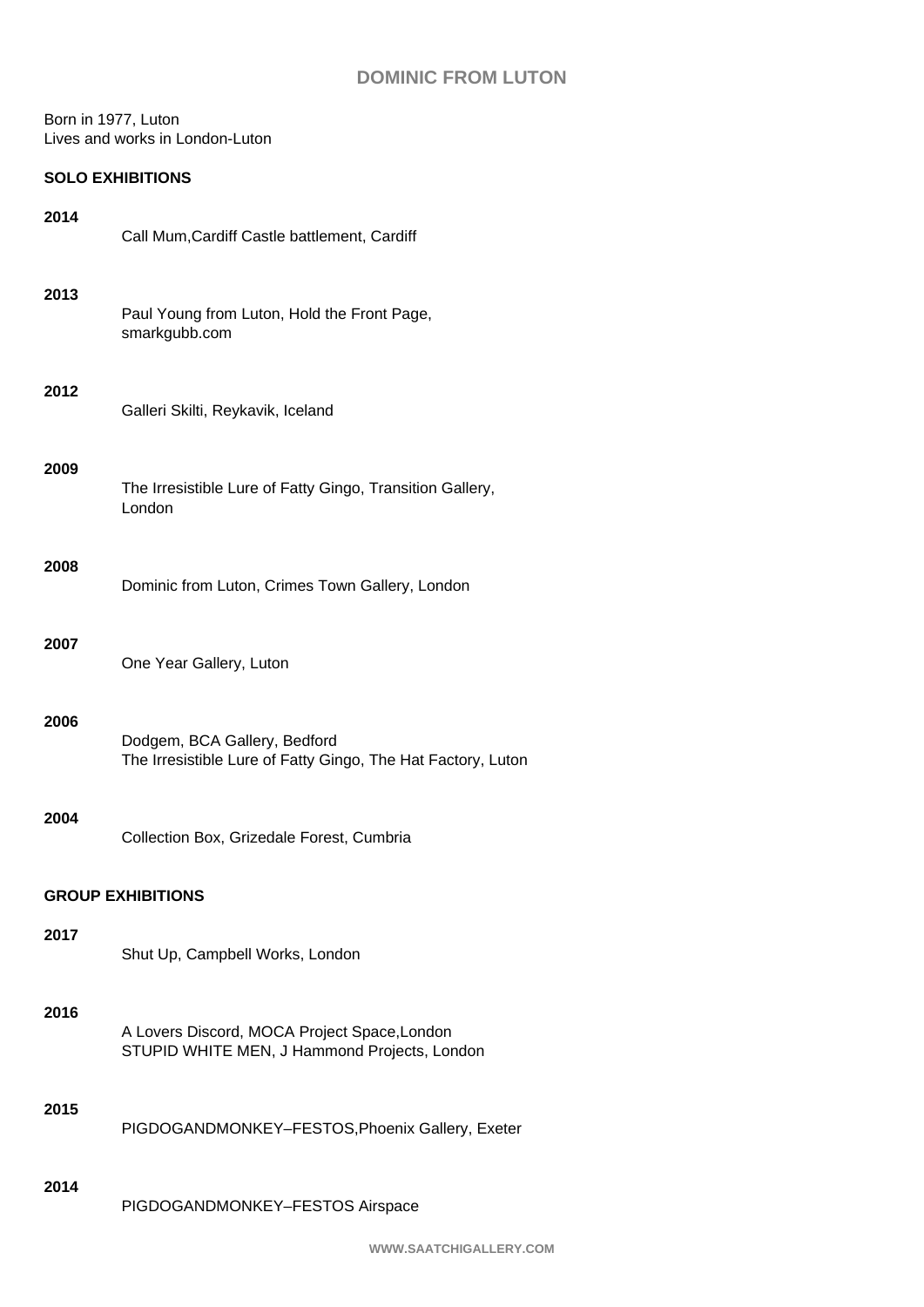## **DOMINIC FROM LUTON**

Gallery,Stoke–on–Trent The Common,The Midas Touch,Luton

#### **2013**

| Modern Cadever, Fort, London                 |
|----------------------------------------------|
| London Utd, Kling & Bang, Reykjavik, Iceland |
| Cafe Alamanc, BCA, Bedford                   |

**2012**

| Polemically small, curated by Edward Lucie Smith and |
|------------------------------------------------------|
| Zavier Ellis, Orleans House Gallery, Richmond        |

#### **2011**

Polemically Small, The Future Can Wait, curated by Zavier Ellis, Edward Lucie-Smith & Simon Rumley, Charlie Smith London I Could Be So Good For You, S Mark Gubb, Bermingham and Robinson, Dominic From Luton, Transition Gallery, London Plus Art Projects presents Neon & Vinyl at London/Newcastle/ProjectSpace, 28 Redchurch Street, London 2011 White Pratt From Luton, Laura White, Robert Pratt, Dominic From Luton, 34 Toynebee Street, London E1

#### **2010**

The Jolly (Good) Show, Collyer Bristow Gallery, London Art Blitz' Transition Gallery, London. Performance as Margaret Thatcher Milk Snatcher Tat fot Tit, Toynebee Street, London The Nature of Things/Things Of Nature, The 2 Jonny's Project Space, London

### **2009**

Celestial Contrakt, Schwartz Gallery, London 70 Plus 100, Webber Street, London Pop-Up, TinType, London

#### **2008**

Carny Town, a Space Station 65 project at Portman gallery, London Pier Pressure, Maverik Showrooms, London Fan Fair, Transition Gallery, London Love Will Bring Us Apart Again, Scion Installation, Culver City CA

### **2007**

StickStampFly, Gasworks, London Apart Gallery, London